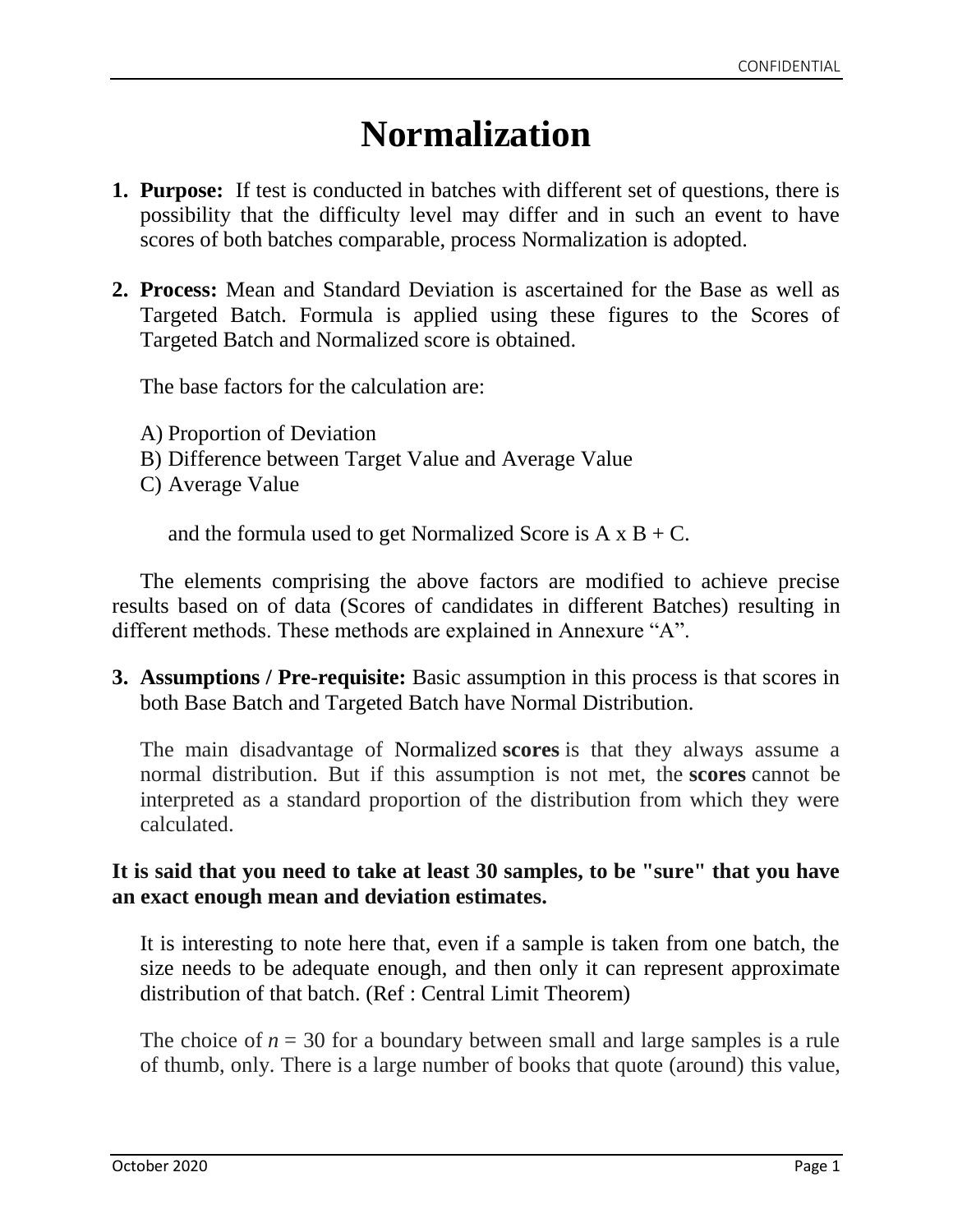for example, Hogg and Tanis' *Probability and Statistical Inference* (7e) says "greater than 25 or 30".

- A. Considering above said **Assumptions / Pre-requisite** Normalization can not be done under following circumstance and the score needs to be left as it is for ranking purpose.
	- In case the size of Base Batch or Target Batch is less than 30
	- In case the test Question Papers are not comparable (i.e. with different subject matter content, different pattern / level)
- B. The distribution of scores is normal. It may be skewed towards right or left to some extent depending upon the overall performance of candidates.



C. Even if Average Score of 2 Batches is same the distribution of Scores may be different. This will reflect the comparative difficulty level of questions administered for different Batches.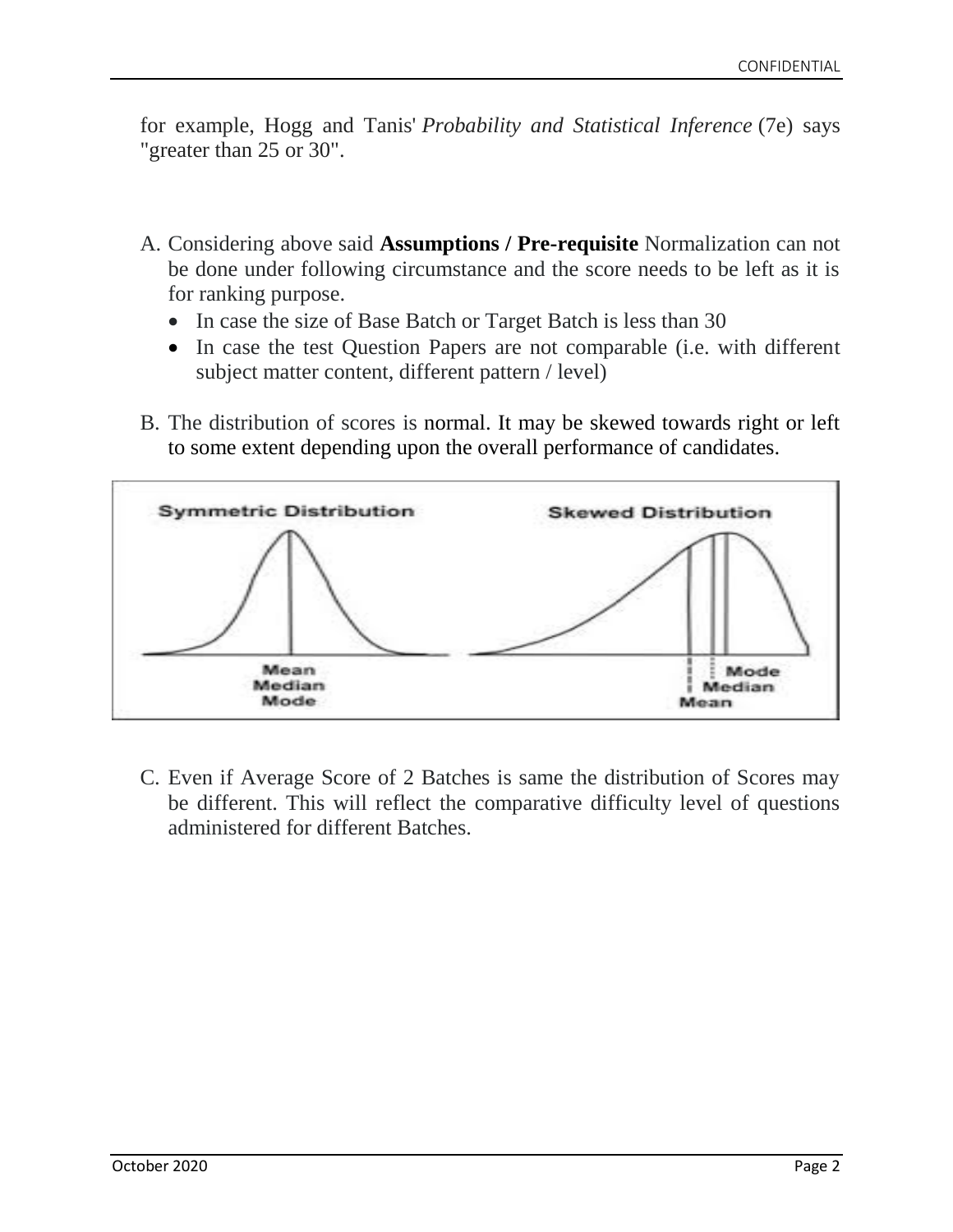

D. In the following diagram the B (data plotted in dotted line) represents more difficult Questions used in the Batch as compared to A and C



- E. Annexure "A" enumerates different methods for normalizing scores using different formulas. There is no hard and fast rule for the purpose of selecting the method to be applied, however considering the formulas used, inferences could be drawn as to the circumstances in which they are applied.
- **4. Conclusion:** Considering what has been stated above and also various methods mentioned in annexure "A", In our opinion :
	- a) Normalization cannot be done under following circumstance and the score needs to be left as it is for ranking purpose.
		- In case the size of Base Batch or Target Batch is less than 30.
		- In case the test Question Papers are not comparable (i.e. with different subject matter content, different pattern / level)
	- b) As regards Method B and C :
		- There is a factor "Top 0.1% candidates. If the absolute value of the same is expected to be at least 30, then the batch size needs to be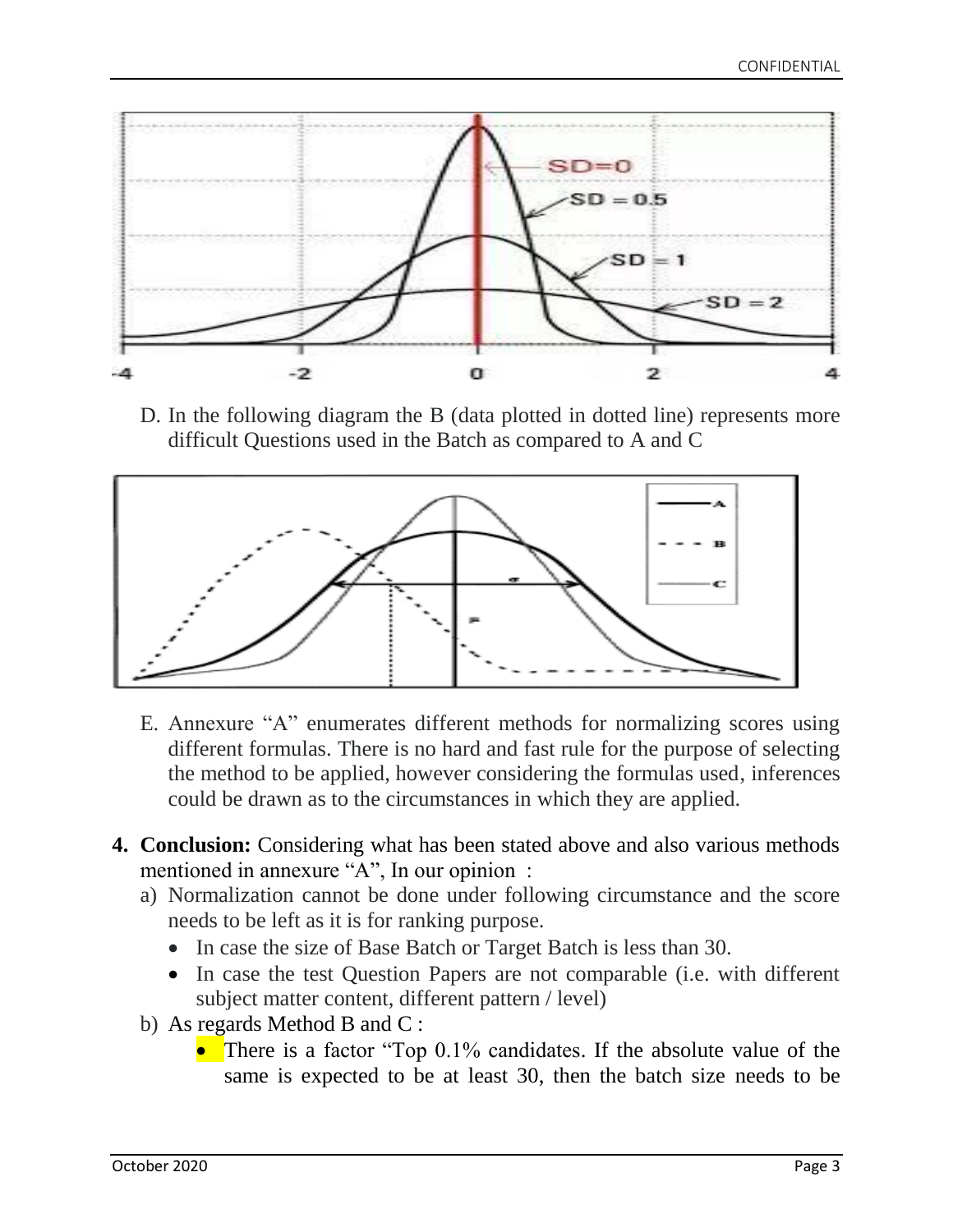minimum 30,000. In view of this these methods are not recommended where batch size is less than 30,000.

- Where the size of batches does not differ significantly, concept of Base Batch can be adopted and therefore Method B will be suitable.
- In other case Method C will be suitable
- c) Method A or D can be used in all other cases however Method A may be preferred where the examination is related with specific domain knowledge whereas Method D would be suitable for General Knowledge. It is desirable that the size of Base Batch and Target Batch is not less than 300.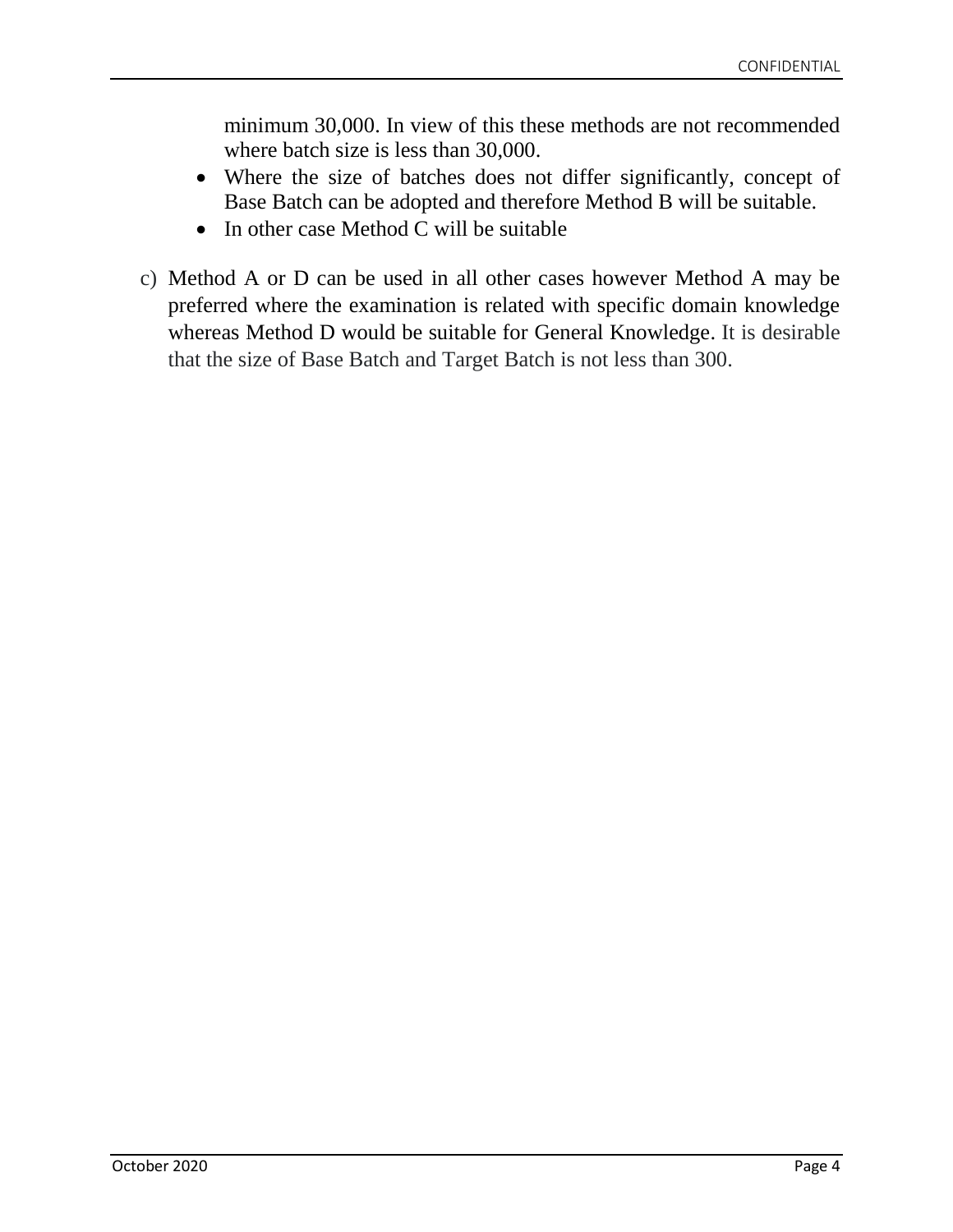# **Annexure A**

### **Method A**

Score Normalization using Mean and Standard Deviation of Base / Standard and Target Batch

$$
Xn = (S_2/S_1) * (X-X_{av}) + Y_{av}
$$

Where:

Suffix 1 and suffix 2 represent two sets of marks. S represent standard deviation.  $X$  and  $X_{av}$  represent raw score and average score for set 1. Y and  $Y_{av}$  represent raw score and average score for set 2. And  $X_n$  = Normalized score. Supposing set 1 is to be scaled against set 2 (which is declared as standard)

In this method there are following 3 factors:

- A) Ratio of SD of Base / Standard Batch to SD of Targeted Batch
- B) Difference of Score of Candidates and Average Score of the Target Batch
- C) Average Score of Base / Standard Batch Normalized Score =  $A \times B + C$

Batch with maximum average with minimum 70% of the overall average attendance is considered as the Base / Standard Batch.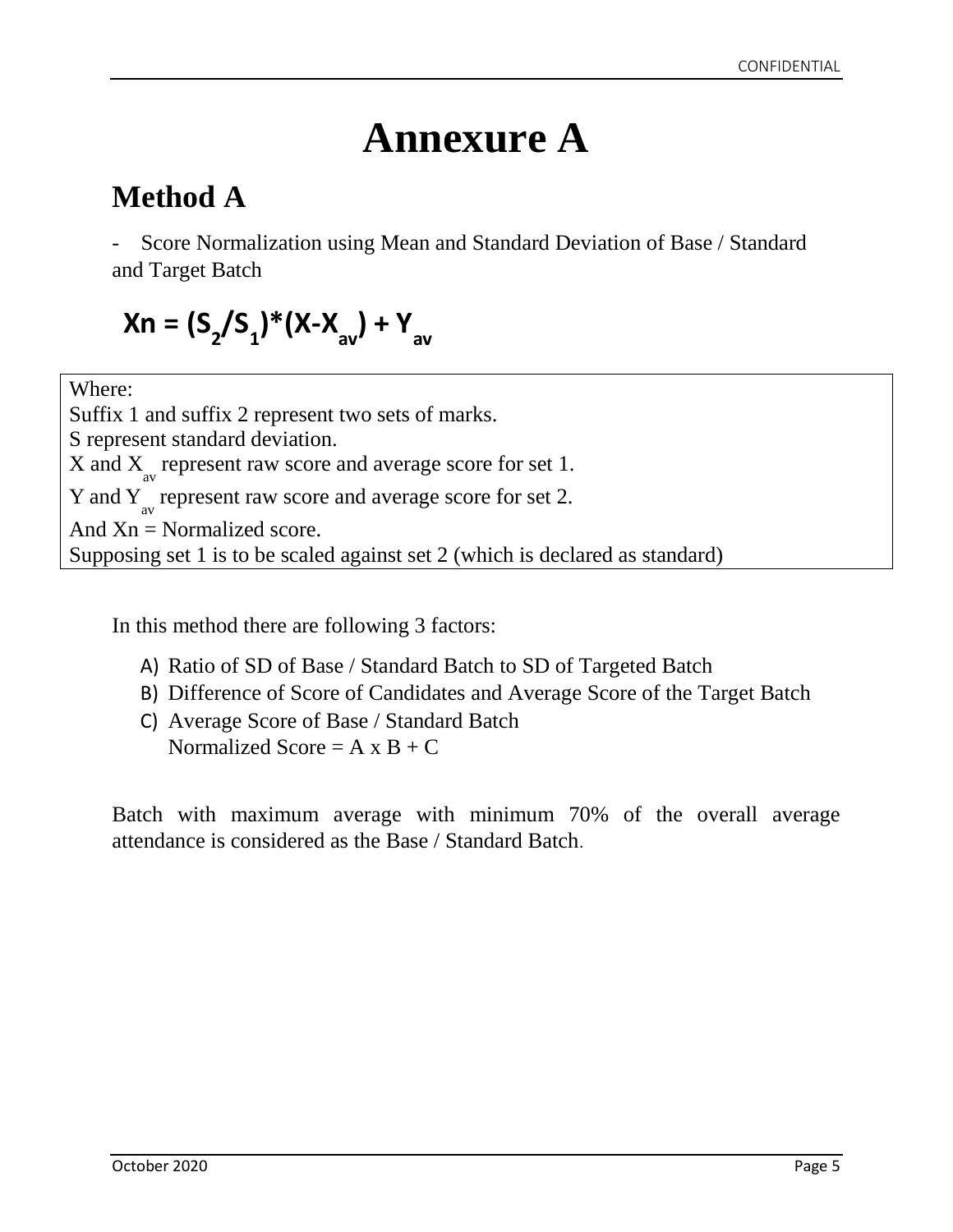### **Method** B

$$
\widehat{M}_{ij} = \frac{\overline{M}_t^g - M_q^g}{\overline{M}_{ti} - M_{iq}} \chi \big( M_{ij} - M_{iq} \big) + M_q^{gm}
$$

Where,

 $\widehat{M}_{ij} = \emph{Normalized marks of $j^{th}$ candidate in $i^{th}$ shift ($up$ to $5$ decimal places)}$  $\bar{M}^g_t = Average$  marks of top  $0.1\%$  candidates considering all shifts  $M_q^g = Sum$  of mean and Standard Deviation marks of candidates in the exam considering all batches  $\bar{M}_{ti}\,=\,$  Average marks of top 0.1% candidates in i $^{th}$ shift  $M_{i q} = {\it Sum \ of \ mean}$  and Standard Deviation of  $i^{th}$ shift  $M^{}_{ij} =$  Raw / Scaled Marks obtained by j $^{th}$ candidate in i $^{th}$ shift  $M_q^{gm} =$  Sum of mean marks of candidates (in the shift having max. mean) and Standard Deviation of candidates considering all batches

\_\_\_\_\_\_\_\_\_\_\_\_\_\_\_\_\_\_\_\_\_\_\_\_\_\_\_\_\_\_\_\_\_\_\_\_\_\_\_\_\_\_\_\_\_\_\_\_\_\_\_\_\_\_\_\_\_\_\_\_\_\_\_\_\_\_\_\_\_\_\_\_\_\_\_\_\_\_

- 1. In this case additional elements like Average and Standard Deviation of top 0.1% of overall candidates as well as that of targeted batch are brought in the picture.
- 2. By using Proportion of difference ( Average score of Top 0.1% candidates minus Average+ SD of all candidates' score) for all shifts to targeted shift the *purpose to normalize the data more precisely is achieved if there is significant variation in marks scored by top 0.1% candidates in different batches.*
- 3. Concept of Base / Standard and Target Batch is maintained.
- 4. Since ratio as indicated in 2 is used as one of the factor for the purpose of normalization of candidate's score, instead of difference between score of the candidate and average score of the Base Batch, difference between score of the candidate and average + SD of score of the Base Batch is taken.
- 5. Having taken proportionate difference as stated above Average + SD of score for all batches is added to it. Here SD is also added because while calculating proportionate difference SD is also deducted from candidate's score.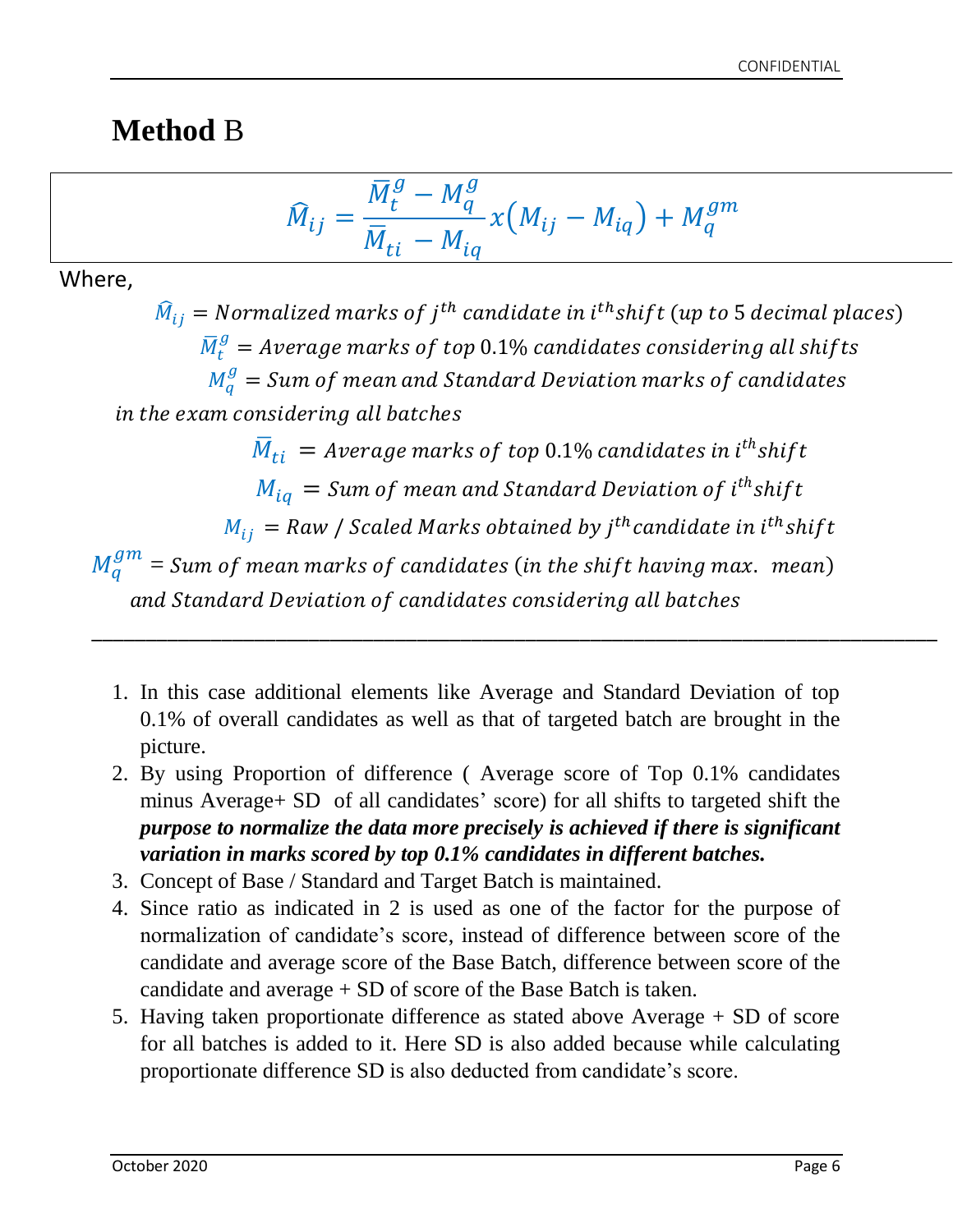# **Method** C

$$
\widehat{M}_{ij} = \frac{\overline{M}_t^g - M_q^g}{\overline{M}_{ti} - M_{iq}} x (M_{ij} - M_{iq}) + M_q^g
$$

Where,

 $\widehat{M}_{ij} = \emph{Normalized marks of $j^{th}$ candidate in $i^{th}$ shift (up to 5 decimal places)}$  $\bar{M}^g_t =$  Average marks of top  $0.1\%$  candidates considering all shifts  $M_q^g = \emph{Sum of mean and Standard Deviation marks of candidates}$ in the exam considering all batches  $\overline{M}_{ti}\,=\,$  Average marks of top 0.1% candidates in i $^{th}$ shift  $M_{iq} = Sum$  of mean and Standard Deviation of i $^{th}$ shift

 $M_{ij} = Raw$  / Scaled Marks obtained by j $^{th}$ candidate in i $^{th}$ shift

This method is similar to Method B except change in "Factor C" i.e. instead of "Sum of mean marks of candidates (in the shift having max. mean) and Standard Deviation of candidates considering all batches" , "Sum of mean and Standard Deviation marks of candidates in the exam considering all batches" is considered.

\_\_\_\_\_\_\_\_\_\_\_\_\_\_\_\_\_\_\_\_\_\_\_\_\_\_\_\_\_\_\_\_\_\_\_\_\_\_\_\_\_\_\_\_\_\_\_\_\_\_\_\_\_\_\_\_\_\_\_\_\_\_\_\_\_\_\_\_\_\_\_\_\_\_\_\_\_\_\_\_\_\_\_\_

Therefore, this method is appropriate where all Batches are equally important or unique and no Batch can be taken as a Base / Standard Batch.